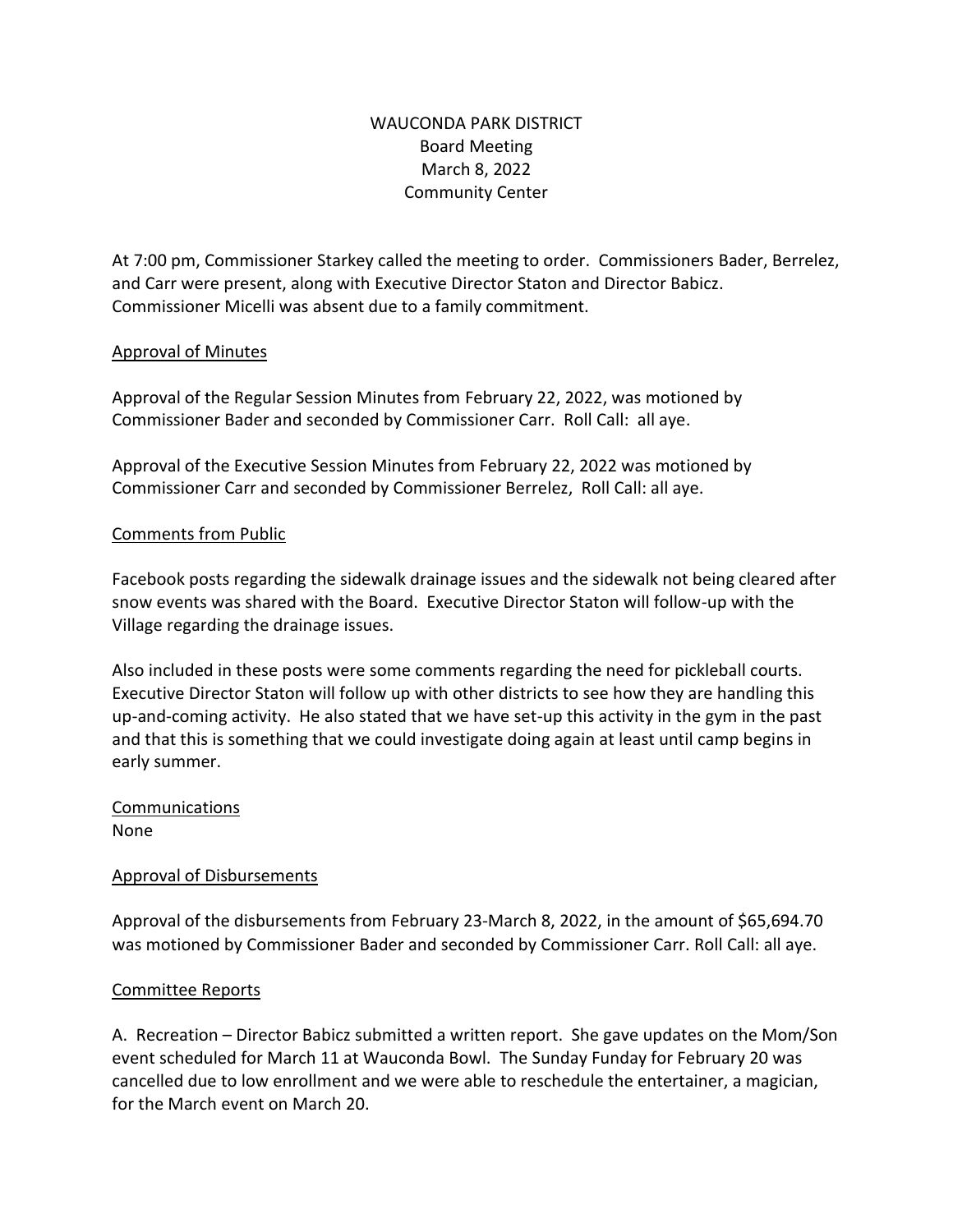Books for the Easter basket delivery are being provided by Wauconda Area Library.

Registration for Phil's Beach passes went on sale. The first one hundred to purchase a pass will receive a coupon book for the facility. She reviewed preschool enrollment and early childhood program registration numbers also.

B. Finance – Executive Director Staton provided the Board with a report on the status of several of our major accounts. Recreation is doing well with Athletics and Early Childhood classes doing better than expected. The Fitness and Beach funds are still operating at a loss for this fiscal year. We are seeing an improvement in the sale of fitness memberships.

Commissioner Starkey inquired if it was possible to get a "flash report" at the beginning of the month, so that the information was more current. Executive Director Staton will talk with Lauderbach and Amen to see if we can do a summary report closer to the beginning of each month.

C. Park Maintenance – Dimmer switches have been installed at Phil's Beach to cut back on the amount of light in this facility while giving the staff the capability to adjust as needed for events. The wiring for the light facing the Memorial at Memorial Park has been redone and that light is now functioning properly. The ice rink has been taken down at Fieldbrook Park. It was not opened this past year due to vandalism. We did not receive any complaints about this from the public. Due to the cost associated with this the Board may want to consider not installing this rink next year.

D. Risk Management – A written report will be provided at the next meeting.

E. W-Fest – The Meeting scheduled for March 1 was cancelled. The meeting is rescheduled for March 15 at 6:30 pm.

F. Administration – The Owners of Dock's Bar and Grill are requesting an easement at the Wauconda Boat property to widen the access to their parking lot to allow for two-way traffic. The Board was in agreement to move forward with this project.

Staff presented the Board with a color scheme for painting the inside of the Wauconda Boat facility and a visual of a laminate floor to be installed. The Board was comfortable moving forward with the recommendations.

A recognition ceremony for Mike Drinkwine's 20<sup>th</sup> Anniversary with the District will take place on March 18 at 7:30 am. Staff and the Board are invited. Coffee and donuts will be provided.

Executive Director Staton will provide the Board with a draft budget at the next meeting.